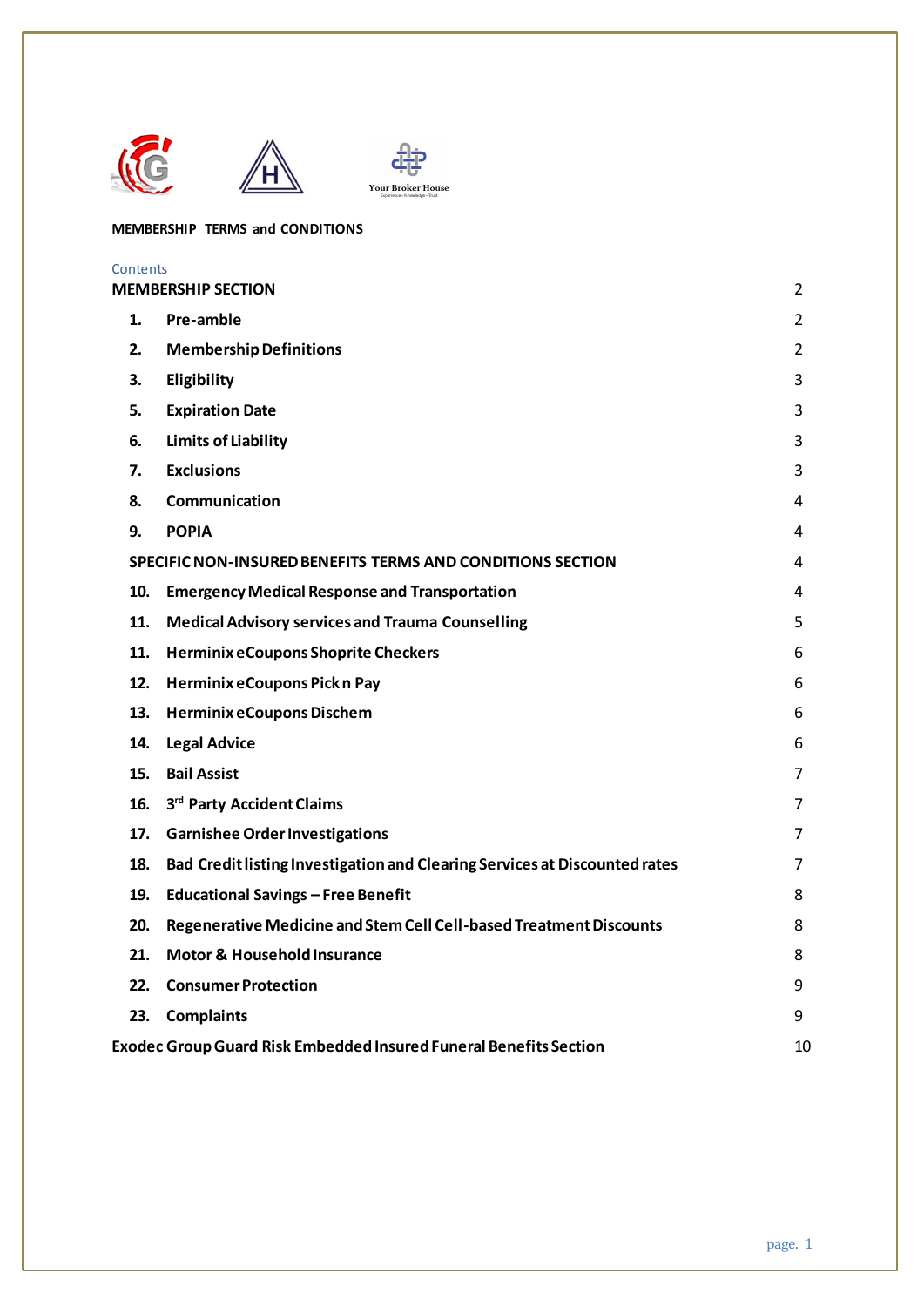# <span id="page-1-0"></span>**MEMBERSHIP SECTION**

## <span id="page-1-1"></span>**1. Pre-amble**

- 1.1. This document defines the Terms and Conditions upon which the Free, benefits and services, are delivered to members and defines the one calendar month Free Funeral Assist Membership. The information in this agreement includes all benefits, services available to members. Members only enjoy benefits chosen as defined on the Benefit Overview.
- 1.2. Members is given the opportunity and with this Free month's benefit qualify to upgrade to any other Funeral or Health Membership.
- 1.3. The parties to this agreement are:
- 1.4. You (the Member) as on the Greydot R50 Recharge Registration and further referred to as the "Member"; and
- 1.5. Greydot as the applicant and membership fee payer and the Association and Herminix (Pty) Ltd registration number 2012/191099/07,who is the appointed Product Administrator and further referred to as the "Company", with place of business at 63 Rubida street, Die Wilgers, Pretoria, 012 111 0296 / 012 807 1826.
- 1.6. Your Broker House (Pty) Ltd, FSP 46444 is our registered Financial Services Supplier for all our insurance related benefits. Contact Your Broker House (Pty) Ltd for any advice on any insurance related business. Herminix (Pty) Ltd and the Association don't offer or give any Advice on any Insurance related products.
- 1.7. Please take note that some of the benefits are supplied through our-source  $3<sup>rd</sup>$  party Service Suppliers and each Service Supplier has its own Terms and Conditions and Regulations.

## <span id="page-1-2"></span>**2. Membership Definitions**

- 2.1 "Benefits" means the benefits and or services as further specifically described in this agreement and as specified on the Benefit Overview. Consumer Legal and the Administrator have the right to change or add or remove any benefit, without notice.
- 2.2 "Client(s)" means the client also referred to as member, who recharged his Greydot account with R50.00 value on the first month qualify automatically for certain rewards benefits as defined in this agreement. Greydot agreed to pay for the Free benefit.
- 2.3 "Contributions" means the pre-paid one-month membership fee payment that is due by a Greydot on behalf of the member in advance.
- 2.4 "Coverage" means the benefits attached defined in this document and specified on the application and Benefit Overview and for which a paid-up Member alone are eligible.
- 2.5 "Paid-up" means Greydot has paid in advance (pre-paid) for the membership and rewards services benefits and no payment has been rejected or returned. In the event that a member has enjoy benefits which was paid-up at the stage of utilisation and later on the payment is rejected for any reason at all, the member will be legally responsible for the payment of such benefits or services and the Service Supplier will have the full right to take legal action, at client Attorney costs, to recover such payment. If the membership fee was not paid for a specific month, the Company have the right to double deduct the next month or to change the inception date.
- 2.6 "Deductible" means the rewards programme membership fee amount, which must be paid by Greydot, in advance.
- 2.7 "Association" means the Greydot Herminix Association shall constituted a distinct and separate legal entity as a non-profit Association, in accordance with the Association Constitution. Herminix Association Objectives is its members and to assist members where possible , with offering negotiated products, benefits and services to uplift members and to improve members lives. Association benefits may include compulsory embedded insured benefits under a direct group scheme agreement, on behalf of members. The Association is an open Association to all groups of lives and ages. Greydot has outsourced the product management and administration to Herminix (Pty) Ltd a registered company under the Laws of South Africa.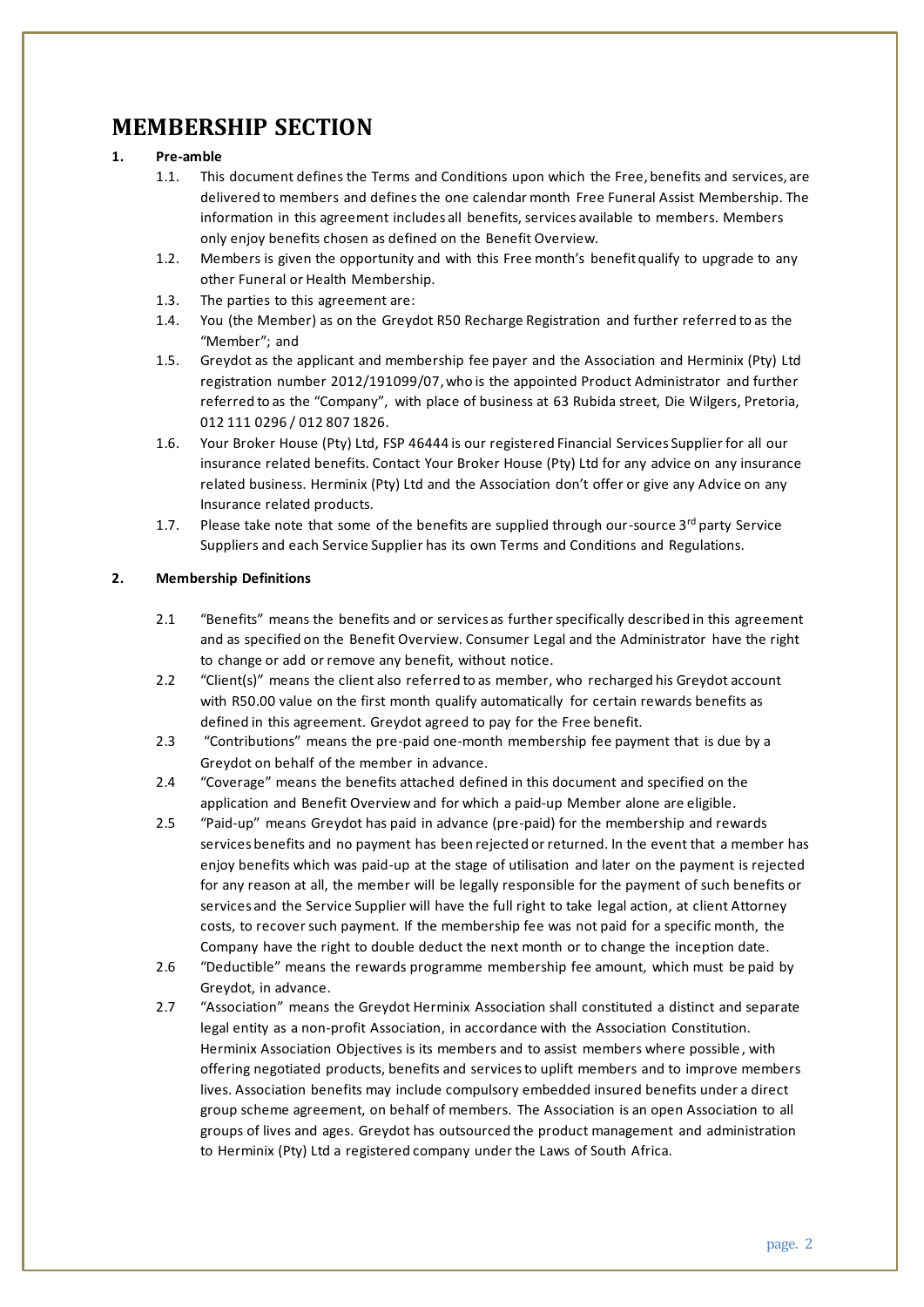- 2.8 "Member" means a person who has been accepted and who have received this acceptance letter and terms and conditions of a one-month Membership and for who Greydot has paid the Funeral Assist program level membership fee in advance for one calendar month, for the membership level, rewards, benefits and services chosen and as defined on the Benefit Overview and welcome documentation.
- 2.9 "Membership" means a person who has recharge his or her Greydot airtime the first month with at least R50.00 and who was accepted as a member and who are between 18 years and 64 years of age.
- 2.10 "Starting Date" means the date when membership start, also refer to as inception date. Membership work in calendar months and membership fees are paid in advance. Membership will only start the first of the next calendar month if the first payment was received after the 16<sup>th</sup> of a month. Special Note: The membership starting date will be depended on when the first membership fee is paid, and it may differ from the date of the application. Members qualify to upgrade to any other membership level and will be liable to pay in advance for each membership level.

## <span id="page-2-0"></span>**3. Eligibility**

Persons over the age of 18 years up to the age of 65 years who have recharged there Greydot airtime with at least R50.00 on the first month and for who Greydot have paid the prescribed membership Notwithstanding, the afore mentioned, the Company retains the right to investigate and to verify that the eligibility requirements have been met and the Company may, at its sole discretion, refuse an application or terminate the coverage and or membership of a member and his or her Dependents who are not eligible for benefits. If, upon evaluating a membership application, the Company discovers that the eligibility requirements have not been met, its only obligation shall be , to refund the aforementioned membership fees, after costs already incurred by the Company and its Services Suppliers have been deducted.

Members qualify to upgrade their membership to any other membership level available.

## **4. Effective Date**

- 4.1 The "Effective Date" is the date on which the Company approved and accept a person's application for membership. Membership works on full calendar months. Where first membership payment was received after the  $16<sup>th</sup>$  of any month, membership will start only on the first of the next month.
- 4.2 This Free benefit is active for one calendar month and is paid by Greydot as the applicant and premium payer

#### <span id="page-2-1"></span>**5. Expiration Date**

- 5.1 The membership period shall terminate on the earliest of the following dates:
- 5.1.1 At the end of the first calendar month for which Greydot has paid.

## <span id="page-2-2"></span>**6. Limits of Liability**

- 6.1 Any claim for any pre-paid and or discount benefit, service, benefits or reward that is not submitted to the Company or the service supplier within 90 days after the be nefit became, due shall be denied.
- 6.2 No benefits, other than a benefit due to a Member under the programme, shall be construed or deemed to be a benefit to which a Member or his or her dependent(s) are entitled, if dependents were added.
- 6.3 Membership fees received will be regarded as a membership contribution for a full calendar month.

### <span id="page-2-3"></span>**7. Exclusions**

- 7.1 Any exclusions imposed by service suppliers, as per the specific rules and terms of each benefit as specified in the service supplier's documentation, which is included in this agreement.
- 7.2 In any event were fraud or misrepresentation was involved by the member or any dependants.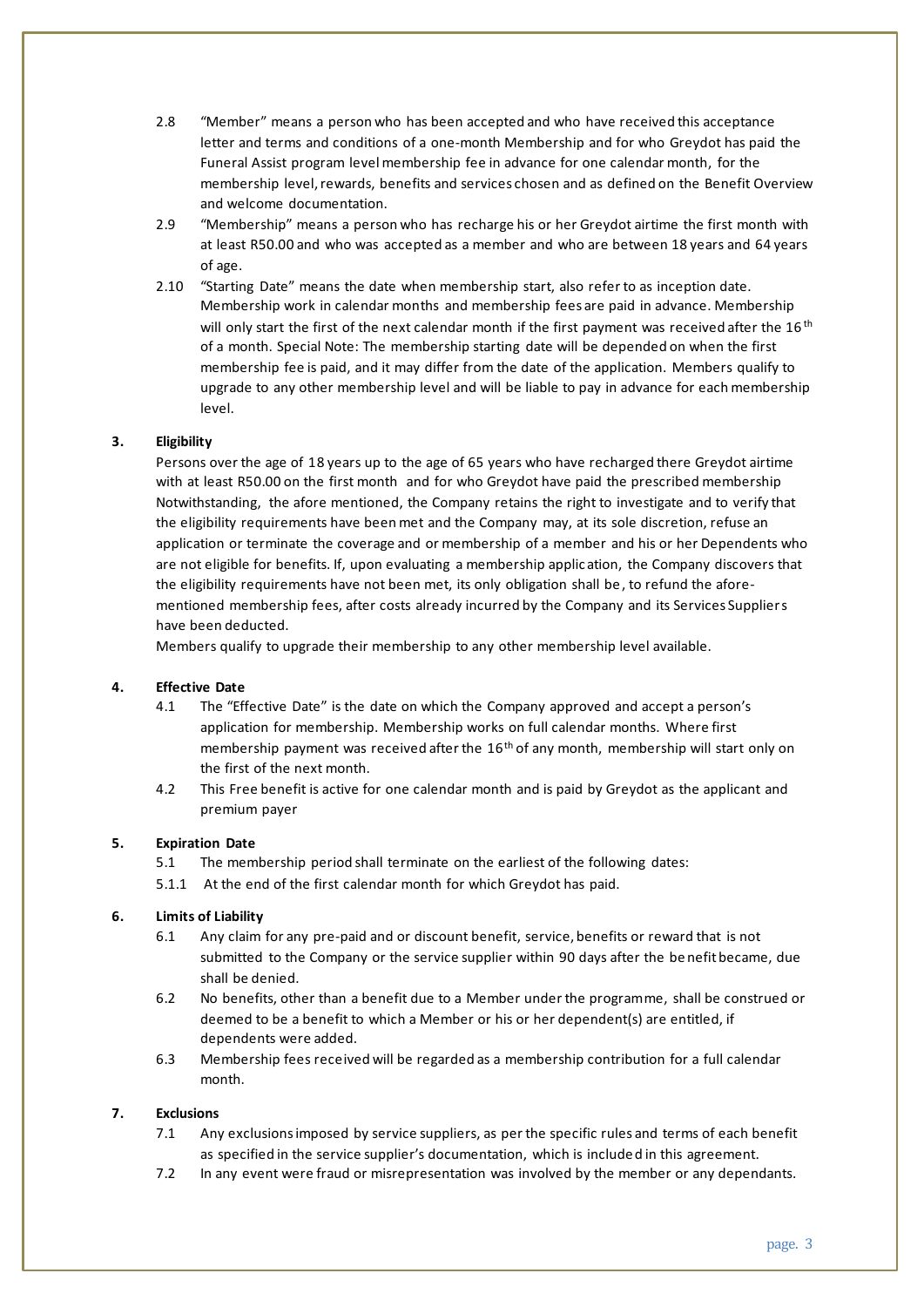## <span id="page-3-0"></span>**8. Communication**

- 8.1 The Company's choice of communication is all accepted electronic communication which includes, but not limited thereto, SMS, MMS, USSD and E-mail.
- 8.2 It is the member's responsibility to inform the Administrator, if any communication must be in a hard copy through normal postal services.
- 8.3 By applying for the Membership, the member authorised the Company to communicate to the member in any way acceptable other benefits and offers for the possible benefit of the member. The member must inform the Company if the Member don't want to be informed of new and other benefits.
- 8.4 All communication, personal data and information will be kept Confidential.

## <span id="page-3-1"></span>**9. POPIA**

- 9.1. As Association and Company, we support the Protection of Personal Information Act (POPIA), Act 4 of 2013.
- 9.2. Your privacy is of utmost importance to us. We will take the necessary measures to ensure that any and all information, provided by you for the purpose of this application, is processed in accordance with the provisions of the Protection of Personal Information Act 4 of 2013 and further, is stored in a safe and secure manner.
- 9.3. You hereby agree to give honest, accurate and up-to-date Personal Information in order to continue supporting you in accordance with the Association Constitution.
- 9.4. You accept that your Personal Information collected by Us may be used for the following reasons:

9.4.1. to establish and verify your identity in terms of the Applicable Laws;

- 9.5. Unless consented to by yourself, we will not sell, exchange, transfer, rent or otherwise make available your Personal Information (such as your name, address, email address, telephone or fax number) to any other parties and you indemnify Us from any claims resulting from disclosures made with your consent.
- 9.6. You understand that if the Administrator/Insurer has utilised your Personal Information contrary to the Applicable Laws, you have the right to lodge a complaint, with the Company or with the Information Regulator.

## <span id="page-3-2"></span>**SPECIFIC NON-INSURED BENEFITS TERMS AND CONDITIONS SECTION**

The ONE-month Free Membership program includes a basket of rewards, discounts, services and benefits which includes, among other, the following specific benefits:

## <span id="page-3-3"></span>**10. Emergency Medical Response and Transportation**

## **10.1. DETAILS ON THE PRODUCT**

- 10.1.1. Emergency Medical Response, Stabilisation and Transportation in South Africa.
- 10.1.2. Medical Advisory Services and Trauma Counselling.
- 10.1.3. Minimum annual 10% operational cost increase, subject to utilisation.
- 10.1.4. HFC (Health Finance Corporation) reserve the right to review the subscription fee should the confirmed utilization require such by providing the client with 1 calendar months' notice. Should the re-negotiation fail, either Party will have the option to terminate the agreement with 30 days' notice.
- 10.1.5. Contact Number: 010 109 0429 24h00 per day 365 days per year

## **10.2. TERMS AND CONDITIONS**

All Members should read and understand the terms and conditions applicable to the provision of the benefits and services and pay special attention to all the terms printed in bold. The full text of the terms and conditions are available at HFC offices.

Please contact or call HFC on 0861 194 637 Office hours if anything is not clear.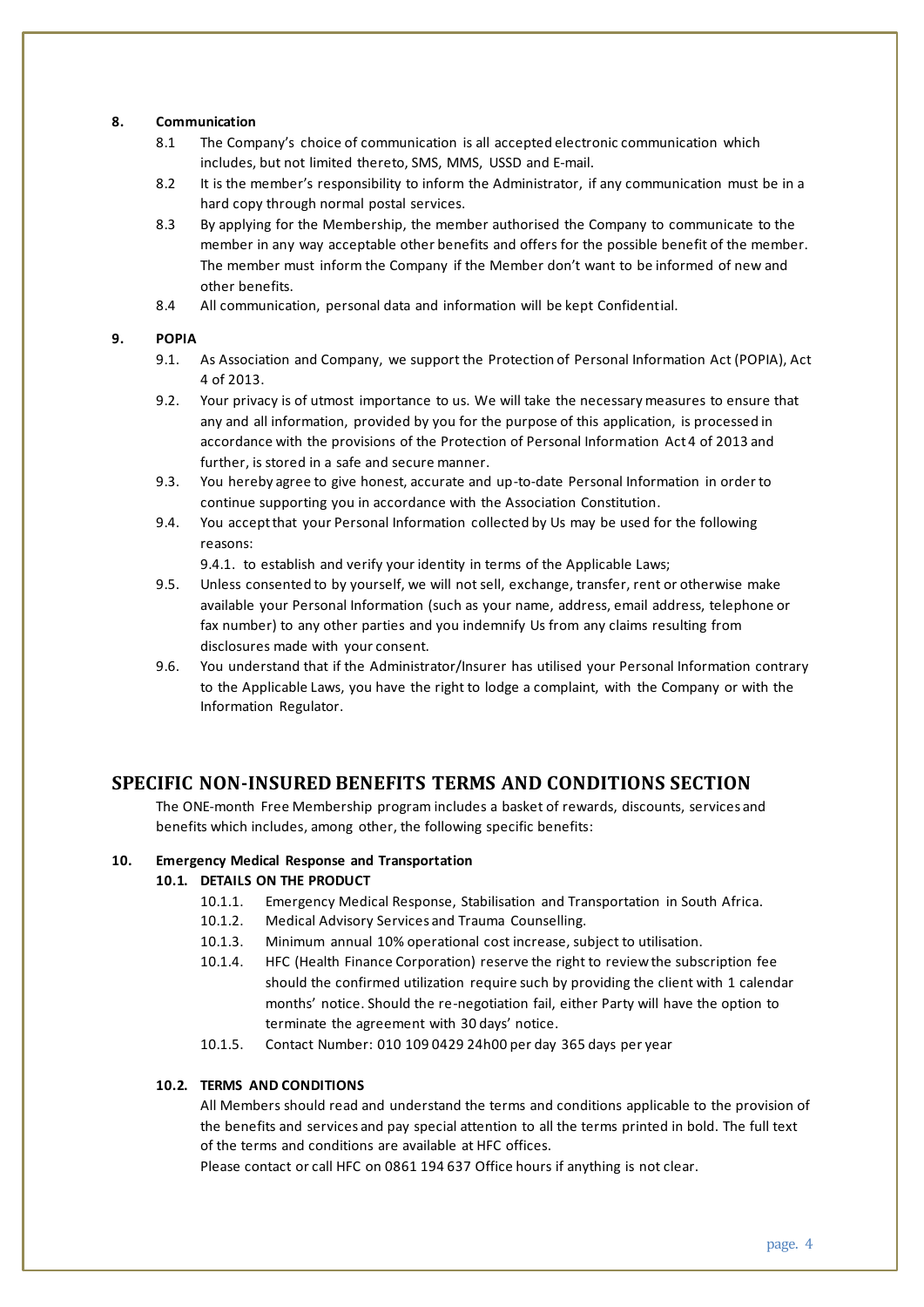**If the HFC Contact Centre is NOT contacted in the 1st instance, any costs for HFC services incurred will be for the Member's own account.**

## **10.3. PRODUCT DESCRIPTION**

#### 10.3.1. **Emergency Medical Response, Stabilisation and Transportation**

In the event of a medical emergency, as contemplated in this Agreement, HFC shall procure that –

the ER24 contact centre, or any other suitable service provider engaged by written agreement between the parties, will immediately dispatch an appropriate road or air ambulance which is staffed by their appropriately qualified emergency medical care practitioners. Once at the scene of the incident, lifesaving support will be provided to the patient and where relevant, the patient will be stabilised before transfer is provided to the closest most appropriate medical facility / as per client customised requirements;

a team of medical professionals will prioritize a transfer of the patient based on medical conditions, the degree of urgency, the patient's state and fitness to travel. Other considerations include but are not limited to airport availability, weather conditions and distance to be covered as assessed by the attending doctor. The emergency medical centre contact centre and operational team will determine whether transport will be provided by medically equipped helicopter, regular scheduled flight or road.

## <span id="page-4-0"></span>**11. Medical Advisory services and Trauma Counselling**

The following services are available to the registered members and children and supplied by Health Finance Corporation.

The territory covered includes South Africa, Swaziland and Lesotho. Our doctors and medical team will be available 24hrs. All calls received are managed by an expert nurse or paramedic.

#### **11.1. Medical advisory services for the registered members Member and children**

**24hr telephonic medical advice – Members can call at any time for advice or information regarding general medical and health issues.:**

- Emergency First Aid advice
- Symptom assessment and referral
- Information about chronic conditions, prescribed medication and drug database
- Health counselling
- Stress Management
- Medical travel information
- Substance abuse and poison information
- Generic medical advice

#### **11.2. Trauma Counselling for registered members Member and children.**

- A 24-Hour Trauma Counselling line is available in the event of any traumatic event such as hijacking, burglary, motor accident, the loss of a loved one, school bullying, suicide, diagnosis of a chronic or life-threatening medical condition, etc.
- An uninterrupted, confidential and professional telephonic counselling facility is available to customers every day of the year. Should the counsellor determine a need for additional face-to-face counselling, the member will be directed to an appropriate trauma counselling centre.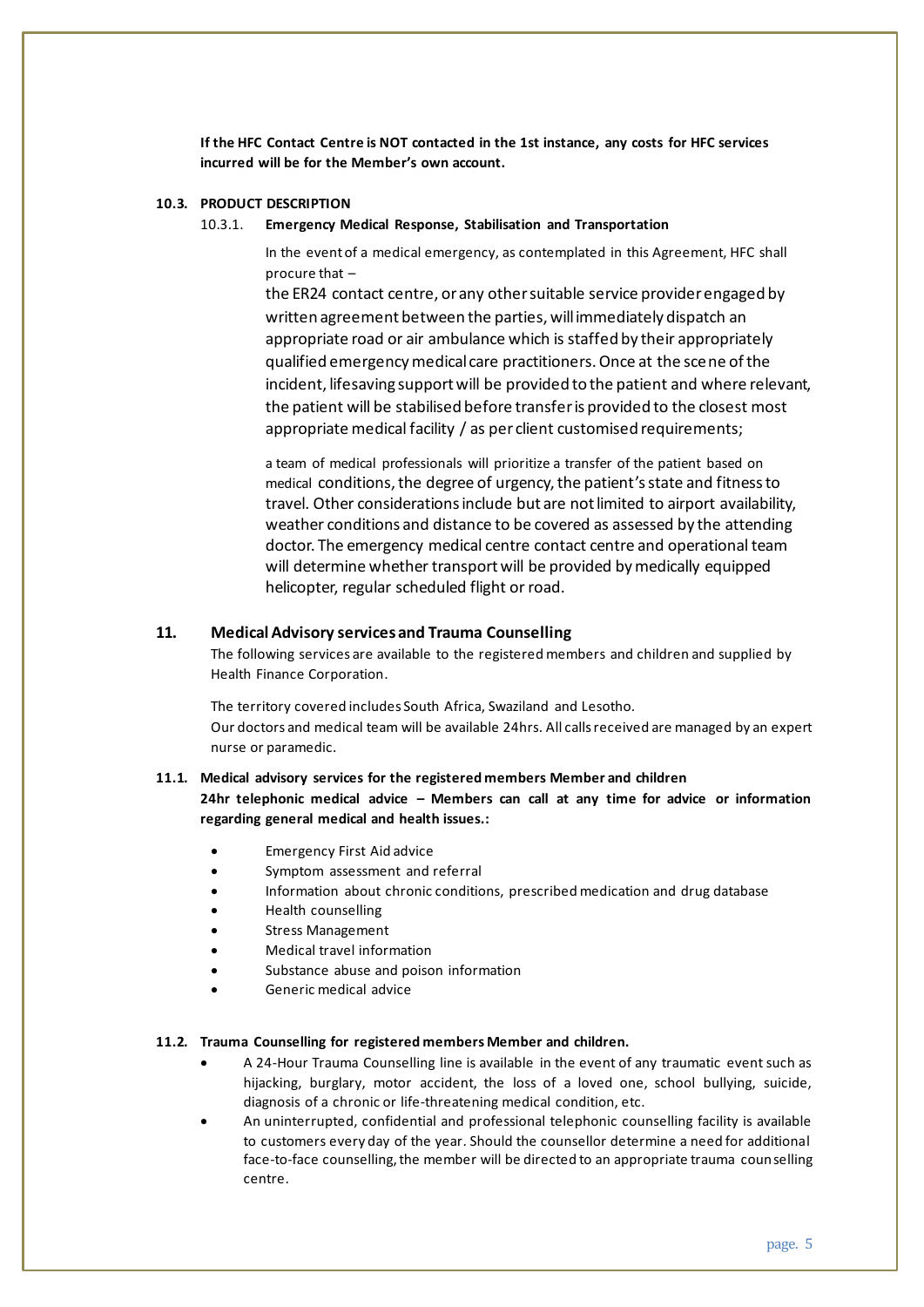#### <span id="page-5-0"></span>**11. Herminix eCoupons Shoprite Checkers**

Save up to R750 on your monthly grocery's by using our grocery discount coupons on a range of groceries which are redeemable at selected Shoprite, Checkers and Checkers Hyper stores.

You just need to go on our website and go to the rewards button. Register with your mobile number and claim your eCoupons.

<https://v2.sacoupons.co.za/public/hmxCheckers>

Show the eCoupons to the cashier and claim your discount on every product.

If you are also a Shoprite/Checkers Xtra Savings Loyalty member and a product eCoupon are offered on the Shoprite/Checker loyalty program, you will be able to claim both the savings.

Special Note: The eCoupons is not one eCoupon but is eCoupons on a range of specific grocery items which may be changed every month.

This benefit is supplied through Herminix (Pty) Ltd in collaboration with SA Coupons.

Should a member run into a problem redeeming coupons in-store or have any query whatsoever please sms 'hmx' to 30172. or Email assistance [info@berelo.com](mailto:info@berelo.com) or emai[l geoffa@mochilagroup.com](mailto:geoffa@mochilagroup.com)

#### <span id="page-5-1"></span>**12. Herminix eCoupons Pick n Pay**

Save up to R750 on your monthly grocery's by using our grocery discount coupons on a range of groceries which are redeemable at selected Pic n Pay stores.

You just need to go on our website and go to the rewards button. Register with your mobile number and claim your eCoupons.

<https://v2.sacoupons.co.za/public/hmxPicknPay>

Show the eCoupons to the cashier and claim your discount on every product.

Special Note: The eCoupons is not one eCoupon but is eCoupons on a range of specific grocery items which may be changed every month.

This benefit is supplied through Herminix (Pty) Ltd in collaboration with SA Coupons.

Should a member run into a problem redeeming coupons in-store or have any query whatsoever please sms 'hmx' to 30172. or Email assistance [info@berelo.com](mailto:info@berelo.com) or emai[l geoffa@mochilagroup.com](mailto:geoffa@mochilagroup.com)

#### <span id="page-5-2"></span>**13. Herminix eCoupons Dischem**

Save up to R750 on your monthly shopping by using our shopping eCoupons on a range of groceries which are redeemable at selected Dischem outlets.

You just need to go on our website and go to the rewards button. Register with your mobile number and claim your eCoupons.

<https://v2.sacoupons.co.za/public/hmxDis-Chem>

Show the eCoupons to the cashier and claim your discount on every product.

Special Note: The eCoupons is not one eCoupon but is eCoupons on a range of specific shopping items which may be changed every month.

This benefit is supplied through Herminix (Pty) Ltd in collaboration with SA Coupons.

Should a member run into a problem redeeming coupons in-store or have any query whatsoever please sms 'hmx' to 30172. or Email assistance [info@berelo.com](mailto:info@berelo.com) or emai[l geoffa@mochilagroup.com](mailto:geoffa@mochilagroup.com)

#### <span id="page-5-3"></span>**14. Legal Advice**

Members can access legal assistance through the 24-hr call centre 010 1100 474 for assistance with matters concerning general South African law such as civil, criminal, labour, conveyancing, tax, financial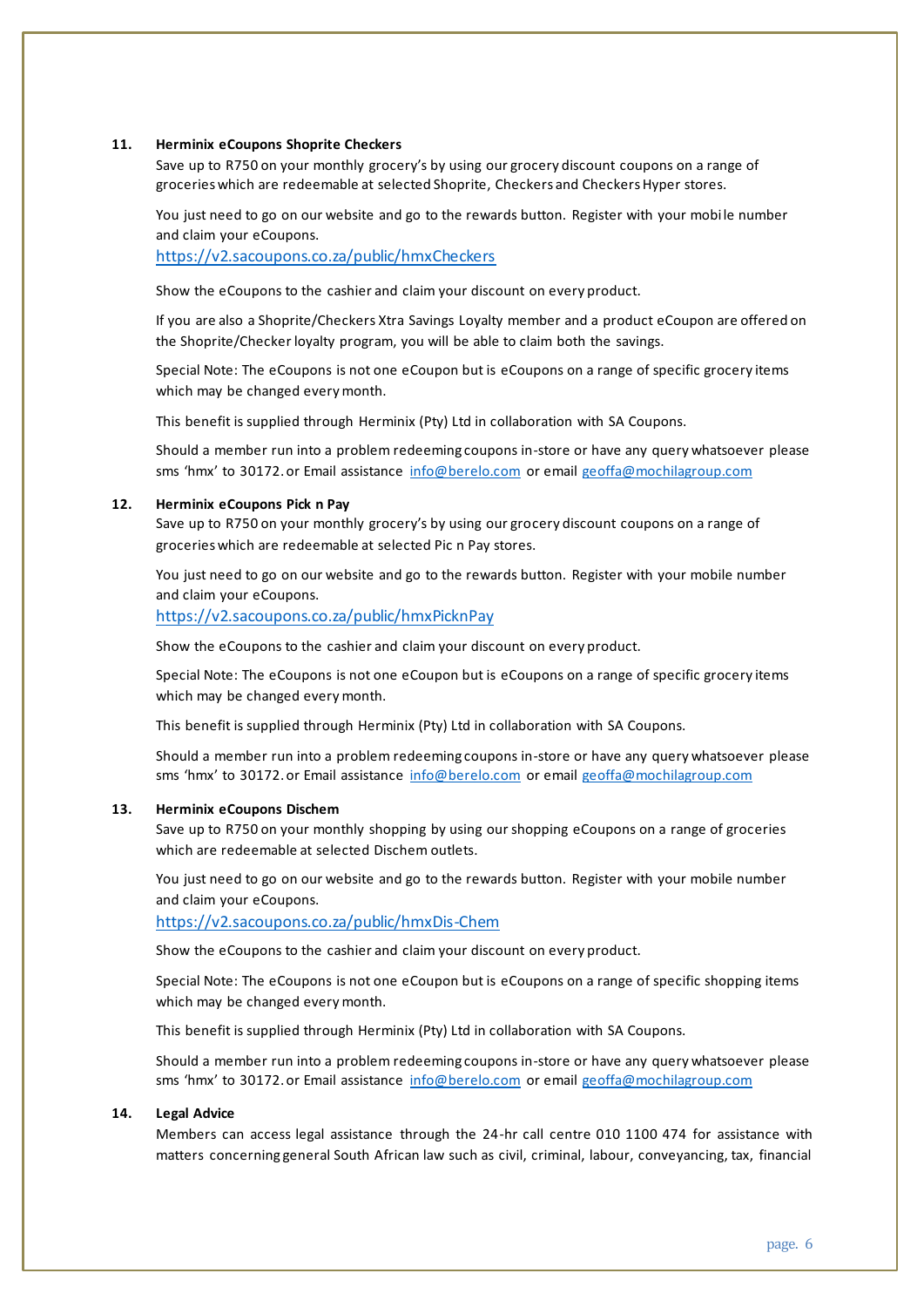advice and family law. This includes incidents regarding divorce and maintenance, debt collecting, advice on disputes with employers, property transfers and deceased estates for example.

- 14.1. Consumer Legal Team of Lawyers will provide telephonic advice on all matters relating to:
	- 14.1.1. All Criminal Matters
	- 14.1.2. All Civil Matters
	- 14.1.3. All Labour Matters
	- 14.2. Where needed the client service centre will refer members to see on of our panel Lawyers, face to face and the first consultation will be free of charge.
- 14.3. This service is available 24 hours a day, 365 days a year.
- 14.4. Send out standard legal documents, for example templates relating to the Small Claims Court (including guidelines as to whether a matter falls within the jurisdiction of the Small Claims Court), domestic workers' agreements or documents on maintenance claims, wills and testaments and many more.

#### <span id="page-6-0"></span>**15. Bail Assist**

- 15.1. Lawyers are available on 010 1100 474 at any time to post bail in South Africa up to R6000 for minor offences. All paperwork is managed with the arresting officer.
- 15.2. The following crimes are excluded from the bail benefits:
	- 15.2.1. Murder or Attempted Murder
	- 15.2.2. Rape, Child Abuse and Child Pornography
	- 15.2.3. Assault with Grievous bodily harm
	- 15.2.4. Armed robbery or robbery
	- 15.2.5. Dealing in Drugs
	- 15.2.6. Treason, sabotage or subversion
	- 15.2.7. Assaulting of another human
- 15.3. Members must within 24-hours submit the receipt for the bail to Consumer Legal. If this is not done no further service will be active until the receipt was submitted or the money was repaid.

#### <span id="page-6-1"></span>**16. 3 rd Party Accident Claims**

- 16.1. Consumer Legal together with its panel of Lawyers will investigate any 3rd party claim, accident claims, Road Accident Fund and related claims free of charge.
- 16.2. If found that the member has a legitimate claim will the Panel of Lawyers represent the member on a no cost no win basis.
- 16.3. The case will be a separate agreement between the member and the Lawyer.

#### <span id="page-6-2"></span>**17. Garnishee Order Investigations**

- 17.1 Consumer Legal Team will investigate any current and up to 3 years old Paid-Up Garnishee Order Free of Charge. Members need to submit all relevant documentation to qualify for the free advice.
- 17.2 If founded that the Garnishee Order is illegal acquired or issued or over inflated will Consumer Legal offer the member different options at discounted rates, to stop and clear up the Garnishee Order and where possible to retrieve any or all money deducted by the specific Garnishee Order.
- 17.3 The following documentation must be submitted to [admin@clpa.co.za](mailto:admin@clpa.co.za) :
	- 17.3.1 Payslip showing the Order deducting.
	- 17.3.2 Copy of the Order
	- 17.3.3 Copy of ID
	- 17.3.4 Any other documents or communication with the creditor.
- 17.4 The case will be a separate agreement between the member and the Lawyer.

#### <span id="page-6-3"></span>**18. Bad Credit listing Investigation and Clearing Services at Discounted rates**

18.2. Consumer Legal will investigate all bad credit listing and will assist the members, at discounted rates, to clear their names from all Credit Listing Companies.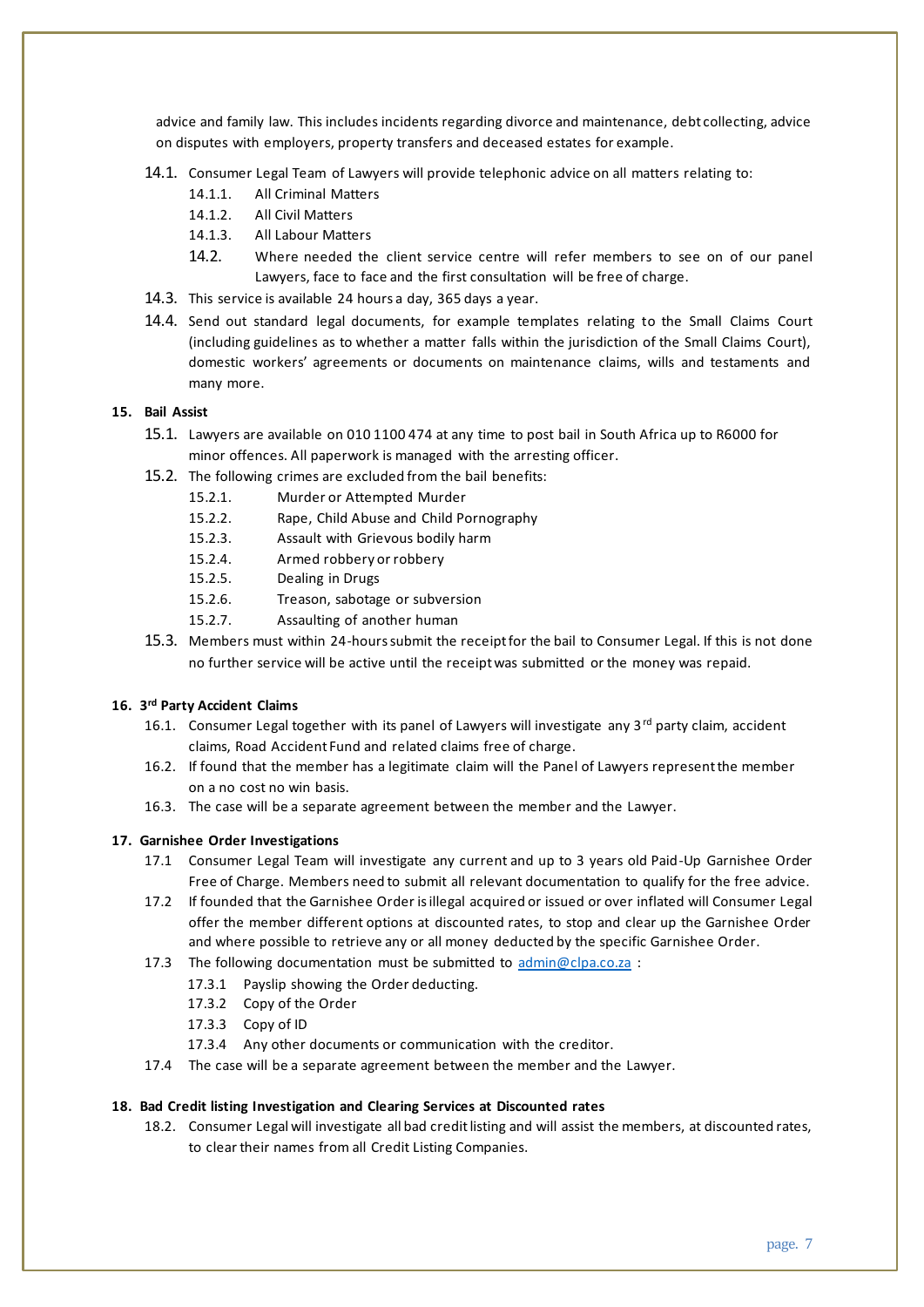- 18.3. We have found that many loan and credit agreements was approved without following all legal procedures and ash such is these accounts totally illegal. We have also found that many credit agreements overcharge clients.
- 18.4. Consumer Legal will investigate all credit and or loan agreements at discounted rates and will assist clients to rectify any overcharging and or to cancel any illegal contracts.
- 18.5. For procedural errors on credit agreements, the following documentation must be submitted to [admin@clpa.co.za](mailto:admin@clpa.co.za) :

18.5.1. Original Agreements / copy

- 18.5.2. Breakdown statement from inception.
- 18.5.3. Copy of ID
- 18.6. The case will be a separate agreement between the member and the Lawyer.

## **19. Educational Savings – Free Benefit**

<span id="page-7-0"></span>This benefit is included as a free benefit under all Membership Levels.

#### **19.1.CTU College**

- **19.2.**Members and their families qualify for a discretionary up to 10% discount for study courses done through CTU Collage. CTU Training Solutions offer more than 980 study courses to our members, online and through their Campuses in South Africa.
	- **19.2.1.** For more information on CTU please look at <https://www.youtube.com/watch?v=amtfgrcaZ2s>
	- **19.2.2.** Members can contact CTU directly: Elriette Terblance, +2712 631 6688, mobile 081 455 9476[, elrietteT@ctutraining.co.za](mailto:elrietteT@ctutraining.co.za) or Tertius van Wyngaardt, [tertiusvw@ctutraining.co.za](mailto:tertiusvw@ctutraining.co.za) or Members can send an email to study@hmx.co.za or call our offices for more information.

#### **19.3.Growhouse e-learning**

- **19.3.1.**Members qualify for 15% discount on all E-Learning courses offered by Growhouse
- **19.3.2.**For more information on our Growhouse e-Learning inhouse and accredited courses at discounted rates.
- **19.3.3.**Contact our Administrator Herminix on +2712 485 4023 or send an email to [michelle@smartcover.co.za](mailto:michelle@smartcover.co.za) and we will contact you. Or visit our website [www.growhouse.global](http://www.growhouse.global/)
- **19.3.4.**Important Note: Members need to contact the Administrator for a Discount Coupon.

#### **20. Regenerative Medicine and Stem Cell Cell-based Treatment Discounts**

- <span id="page-7-1"></span>20.1. Members qualify for a discretionary 10% discount for Regenerative Medicine and Stem Cell, Cellbased Treatment through the Stem Med Doctors Network.
- 20.2. Various illnesses and injuries can be cured with Regenerative Medicine and Stem Cell, Cell-based Treatment such as Diabetic 1 and accident-related injuries.
- 20.3. Regenerative Medicine and Stem Cell, Cell-based Treatment cure the illness or injury which is different from modern medicine which only treat the symptoms. In many cases an injury can be cured without an operation.
- 20.4. The Stem Med Doctors Network will send all registered members communication on the illnesses and injuries which can be cured with Regenerative Medicine and Stem Cell, Cell-based Treatment.
- 20.5. Call our offices during office hours on 012 111 0296 for more information.

#### <span id="page-7-2"></span>**21. Motor & Household Insurance**

- 21.1. Members qualify for special rates on their personal and business motor & Household Short-Term Insurance.
- 21.2. To qualify for the benefit, must members send their current policy schedules to [admin@hmx.co.za](mailto:admin@hmx.co.za) or can call Your Broker House (Pty) Ltd, FSP 46444 on 012 111 0296 / 012 807 1826 for assistance.
- 21.3. Members can save up to 40% on their current premiums.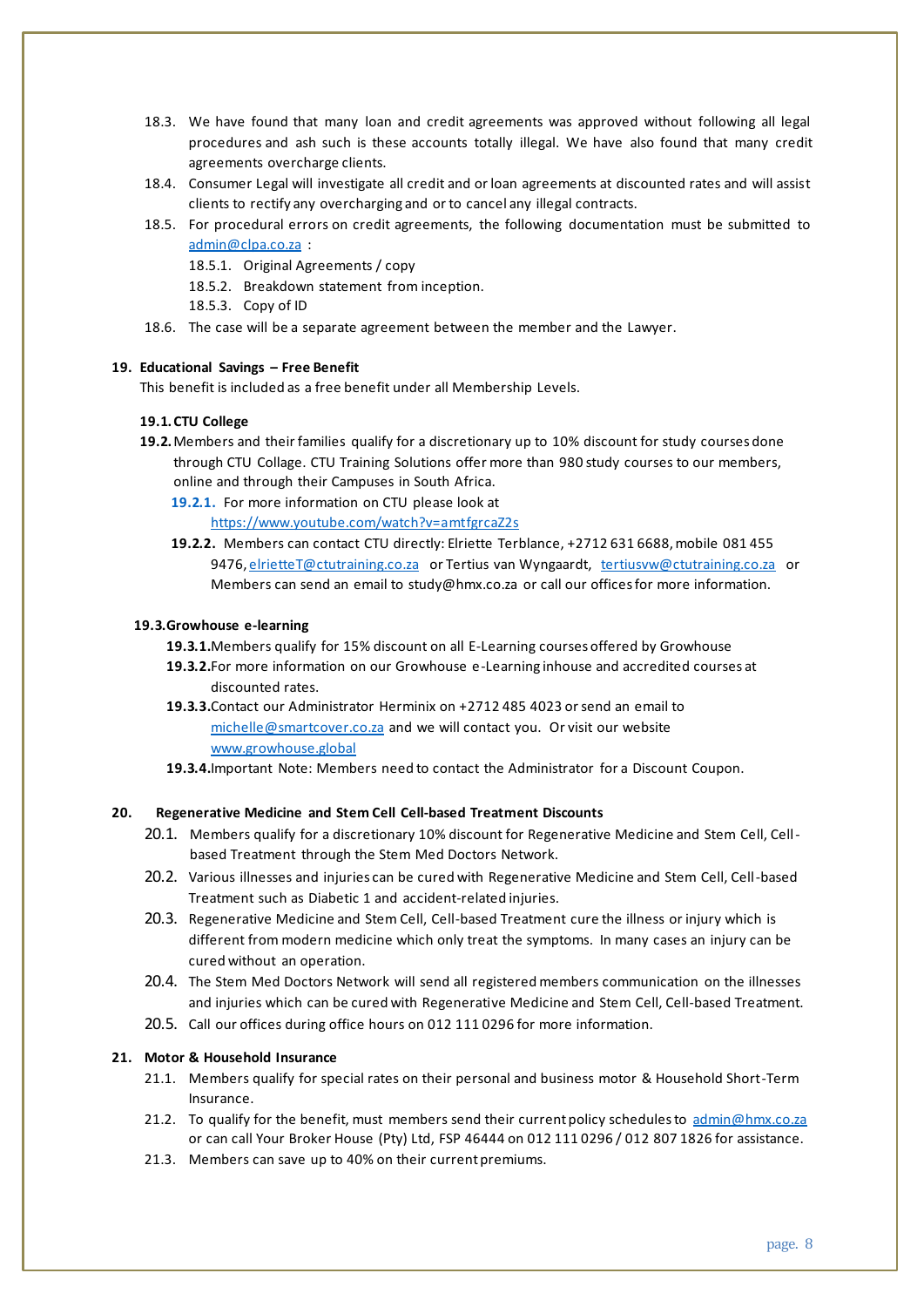21.4. Members with no Brokers servicing them, can appoint Your Broker House (Pty) Ltd our Financial Service Supplier as their Broker. Just send an email to [admin@hmx.co.za](mailto:admin@hmx.co.za) or WhatsApp us and Your Broker House will call you back.

## <span id="page-8-0"></span>**22. Consumer Protection**

It is hereby noted that this agreement falls under the Consumer Protection Act of South Africa. In the event of any dispute and where such possible dispute cannot be solved between the company and the Client, the client has the right to turn to the Consumer Ombudsman to solve the situation.

Consumer Ombudsman contact details: National Consumer Commission (NCC) Contact Details: Share Call: 0860 26 67 86, Fax: 0861 51 52 59, e-mail: [ncc@thedti.gov.za](mailto:ncc@thedti.gov.za), Website: [www.nccsa.org.za](http://www.nccsa.org.za/) 

## <span id="page-8-1"></span>**23. Complaints**

The company has a complaint procedure in place. In the event of any complains, contact the Herminix Customer Solutions (Pty) Ltd directly in writing stating clearly the complaint before contacting the Consumer Ombud. Herminix Customer Service department will investigate the complaint and will communicate back to the Member within 5 working days. In the event that the complaint is against a service supplier, might there be a delay and may take the investigation up to 30 days.

Send any complaint in writing to: Postal Address: 63 Rubida street, Die Wilgers, Pretoria, 0184. Email Address: [complaints@hmx.co.za](mailto:complaints@hmx.co.za) Telephone number: 012 111 0296 / 012 807 1826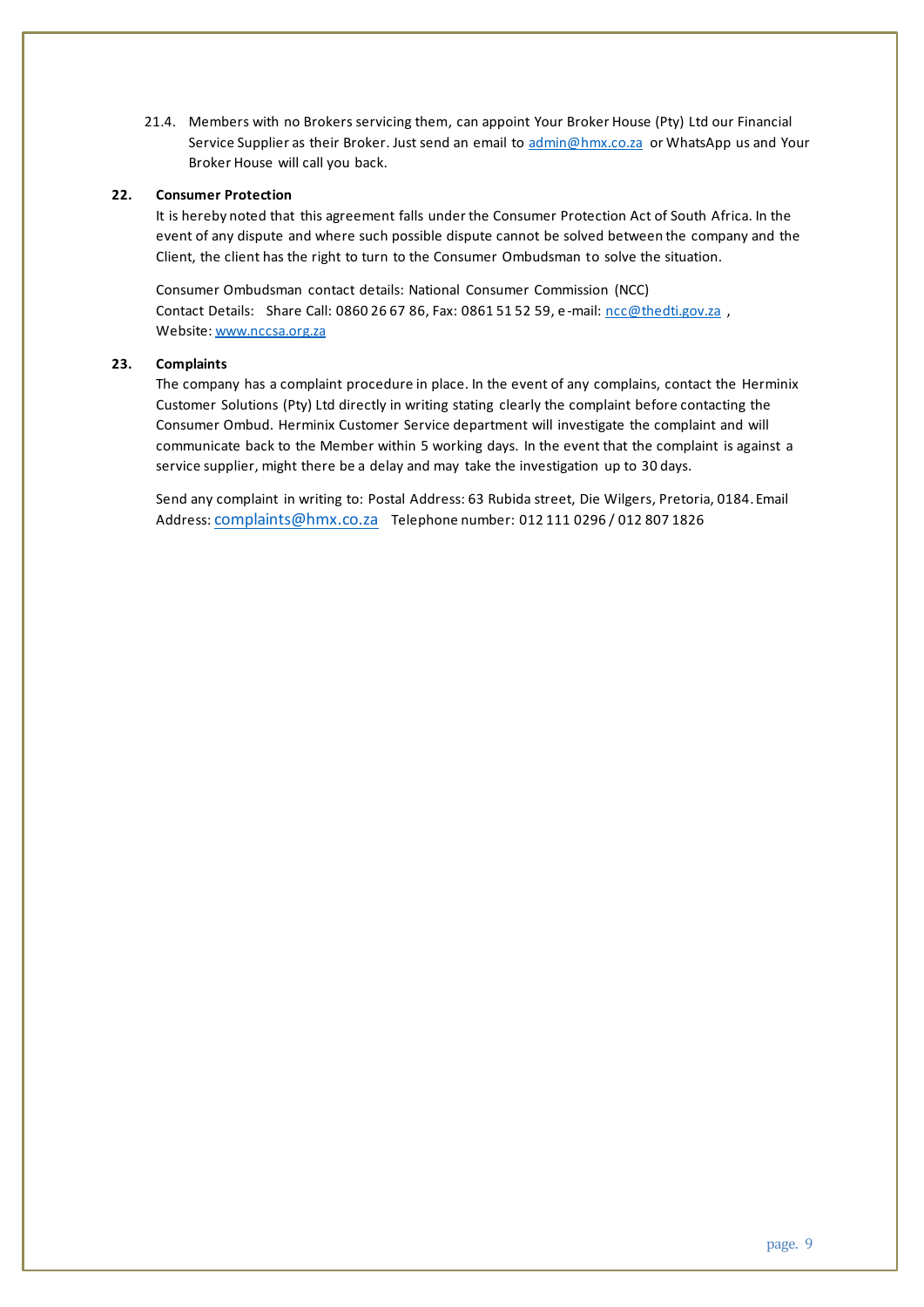#### <span id="page-9-0"></span>**Exodec Group Guard Risk Embedded Insured Funeral Benefits Section**

Greydot and Herminix (Pty) Ltd has a signed agreement with Your Broker House as our registered Financial Service Supplier, FSP 46444 where the membership include funeral assist benefits.

Members will receive when they recharge their Greydot airtime the first month with R50.00 or more a R5,000 funeral assist benefit as an embedded benefit under the Your Broker House Funeral Scheme. Greydot will be the payer and applicant on behalf of the Member.

By accepting the membership terms and conditions and the Association Constitution, the member confirms the following was accepted by the member on his own free will. The member has accepted that:

- a. The Association and Herminix (Pty) Ltd as the Association appointed membership Administrator are mandated and authorised to sign on behalf of all its members.
- b. The member has accepted the POPIA declaration of the Administrator.
- c. Accept the Terms and Conditions, limitations and waiting periods which may apply.
- d. Greydot has paid for one month on behalf of the member.
- e. The Member qualify to upgrade to any other funeral assist membership level and this free month will form part of any waiting period if the member does upgrade to another level of membership.

The Funeral Scheme are Administered by Exodec 229 (Pty) Ltd Registration number 2016/486897/07, FSP 43212 and underwritten by Guard Risk Life Limited, Registration number 1999/013922/06, FSP 76.

The embedded funeral assist benefits have its own terms and conditions. The Master Policy can be obtained from Exodec 229 (Pty) Ltd at [info@exodecgroup.co.za](mailto:info@exodecgroup.co.za)

#### **General Terms and Conditions: Funeral Plan**

- 1. POPIA
	- a. Your privacy is of utmost importance to us. We will take the necessary measures to ensure that any and all information, provided by you for the purpose of this application, is processed in accordance with the provisions of the Protection of Personal Information Act 4 of 2013 and further, is stored in a safe and secure manner. You hereby agree to give honest, accurate and up-to-date Personal Information in order to process and accept this application.
	- b. You accept that your Personal Information collected by Us may be used for the following reasons:
		- i. to establish and verify your identity in terms of the Applicable Laws;
		- ii. to enable Us to proceed to issue the Policy should we accept this application;
	- c. Unless consented to by yourself, we will not sell, exchange, transfer, rent or otherwise make available your Personal Information (such as your name, address, email address, telephone or fax number) to any other parties and you indemnify Us from any claims resulting from disclosures made with your consent.
	- d. You understand that if the Administrator/Insurer has utilised your Personal Information contrary to the Applicable Laws, you have the right to lodge a complaint, with Guardrisk or with the Information Regulator.
- 2. Funeral Benefit Administrator:
	- a. Exodec 229 (Pty) Ltd, FSP43212
	- b. Email: [info@exodecgroup.co.za](mailto:info@exodecgroup.co.za)
	- c. Compliance: Leona Prinsloo email: [lprinsloo@mweb.co.za](mailto:lprinsloo@mweb.co.za)
	- 3. Insurer:

Funeral benefit is underwritten by Guardrisk Life Limited, a licensed life insurer and authorised financial service supplier, Registration number 1999/013922/06 and FSP 76.

4. Intermediary:

The registered Intermediary are Your Broker House (Pty) Ltd, FSP 46444 with address 63 Rubida street, Die Wilgers, Pretoria, 0184. Contact number 012 807 1826. Email [deon@ybhinsure.co.za](mailto:deon@ybhinsure.co.za)

5. Membership: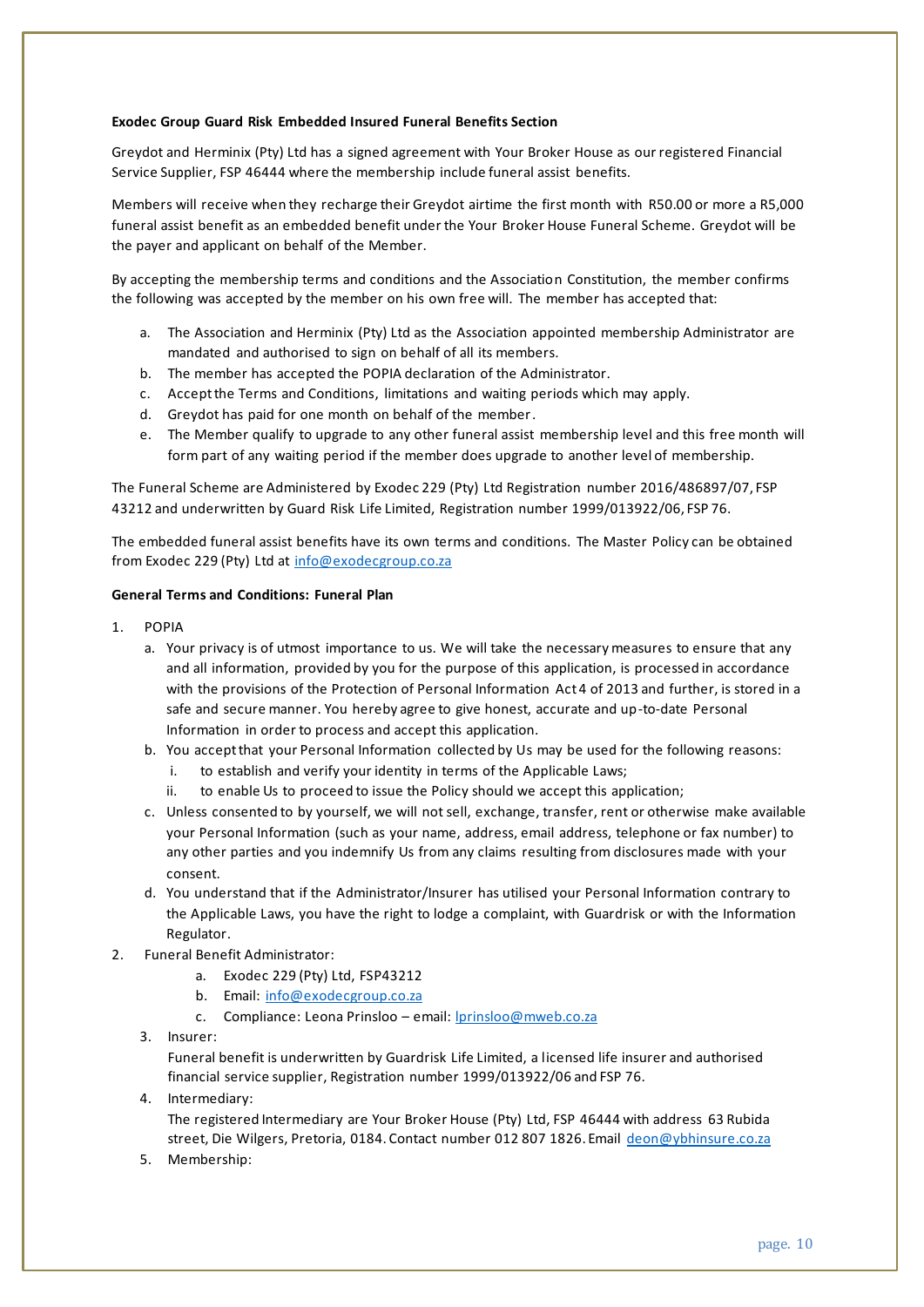- a. The maximum entry age for a member is 95 years of age. Benefits will stay in force for as long as the members are paid monthly.
- b. Children:
	- i. We cover biological or legally adopted children up to the age of 21 years. Cover will cease on the day before their 22<sup>nd</sup> birthday.
	- ii. Children aged 22 or older will be covered up to age 26 if they are studying full-time at a recognised school or tertiary institution. This is subject to the provision of satisfactory evidence (annually).
	- iii. Unmarried mentally/physically disabled Children who are totally dependent on the Main Member will be covered for as long as the policy is in force. This is subject to the provision of satisfactory evidence.
	- iv. Should a new Child be born to the Main Member, the Main Member has 60 days to update his application/nomination form. If the documentation is not updated the child will not be covered for benefits.
	- c. If the Main Member ceases to be a member of the funeral scheme (dies, withdraws or retires) cover will cease immediately for the Main Member and all their Dependants. Should the Spouse elect to take over the policy of an existing Main Member due to the Main Member's Death, this must be done within 30 days of the Death and application/nominations form and monthly membership schedule must be updated accordingly.

#### 6. Cover Options

Members cover amounts will be according to the membership option they have chosen and as specified on the benefit Certificate.

| <b>Type of Option</b> | <b>R5 000</b> |
|-----------------------|---------------|
| Single Person 18 - 65 | ves           |

#### 7. Waiting Periods:

- a. There is 3 months waiting period for natural death from the commencement date for members with inception date before age of 65.
- b. There is 6 months waiting period for natural death from the commencement date for members with inception date after age of 65.
- c. There is 12 months waiting period for suicide from the commencement date for all members.
- d. There is no waiting period for accidental deaths under condition that the first month's premium was paid.

## 8. Upgrade of membership

- a. Members may upgrade or downgrade between membership options with one calendar month notice.
- b. Where a member upgrade to a higher option, will the normal waiting period apply on the amount between the old option and the new option. Example: Upgrade from R10,000 to R30,000. the difference between the old option and the new options is R20,000. The normal waiting period will apply only on the R20,000 difference.
- 9. Increases
	- a. The Underwriter reserves the right to increase the underwriting premium with one calendar month written notice.
	- b. The underwriting premium will only be increased where the claims are more than 70% of the underwriting risk premium in total.
- 10. Exclusions
	- a. The Insurer will not pay any Funeral Benefit or any Extended Family Benefit if death was directly or indirectly caused, resulting from or in connection with any of the following: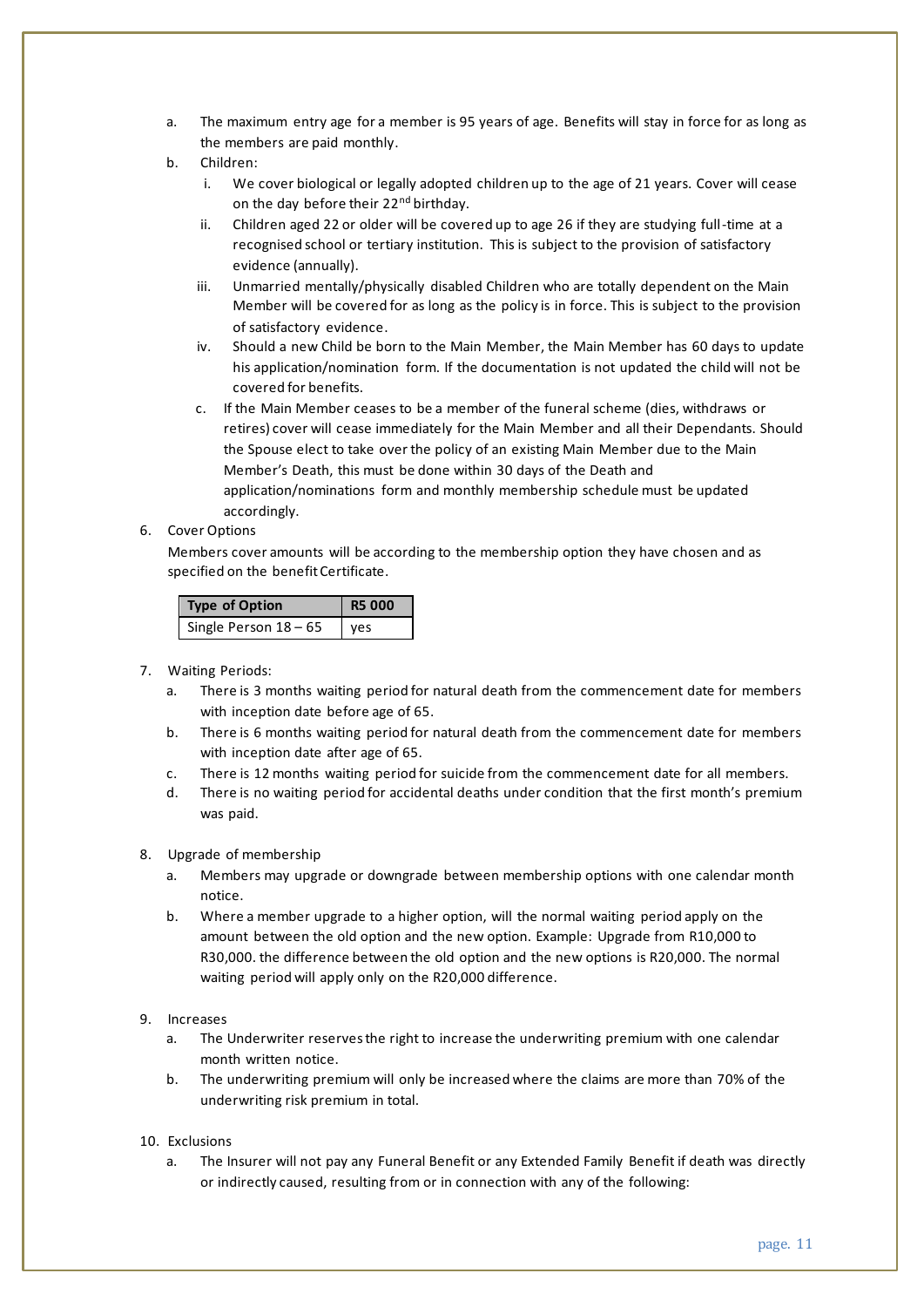- i. active participation in war, invasion, acts of foreign enemies, hostilities, warlike operations (whether war be declared or not), civil war, rebellion, revolution, insurrection, civil commotion assuming the proportions of or amounting to an uprising, military or usurped power;
- ii. the deceased's deliberate exposure to exceptional danger, except in an attempt by the deceased to save a human life.
- b. Suicide will be excluded for the first 12 months from the Commencement Date.
- c. The Insurer will have no liability for a Claim Event if Death for any Insured is directly or indirectly caused by or attributable to natural causes during any applicable waiting period, unless proof is supplied to the Insurer of previous cover for such Insured in the 31 (thirty-one) Day period prior to the Commencement Date of this Policy, and where such similar cover with the alternate insurer was replaced with this Policy and where the waiting period on such prior policy had already expired.
- d. Claims due to Accidental Death will not be subjected to a Waiting Period, on condition that the first premium is paid.
- e. When taking up a higher benefit the normal applicable Waiting Period for natural death will apply to the increased amount not the current benefit cover enjoyed.
- f. When taking over existing affiliation schemes Guardrisk Life Limited will require proof of membership for the Waiting Period for natural death to be waived, if not available the full Waiting Period for natural death will apply.

#### 11. Premiums

- a. Premiums must be paid for the month and the 12 months premium payment history must show that all payments were made monthly.
- b. 2 Premiums missed in a cycle of 12 months will result in the lapsing of the policy.

All Risk Premiums are payable monthly to the Insurer in the month in which the premium is received and for which it is due.

#### **12. Claim Requirements**

- a. All Risk Premiums are payable monthly to the Insurer in the month in which the premium is received and for which it is due.
- b. Should Insurance in respect of a Main Member, his Spouse, his Child or Extended Family Member cease due to the non-payment of premiums, membership may be reinstated. If reinstatement occurs within 2 (two) months from the date of cessation of cover, no Waiting Period for natural death will be imposed on any Insured life. If reinstatement occurs after 2 (two) months from the date of cessation of cover, the full Waiting Period for natural death will restart from zero. No Insurance cover will be provided during the period between cessation of cover and the date of reinstatement.

#### **13. Claim Requirements**

a. Exodec/Guardrisk Life Limited must be notified of Funeral Claims within 6 months of an Insured's death. Even if all the required information is not yet available, it must still be notified of the potential Claim.

Claims are paid within 48-hours after all documentation have been received by the Insurer. The following information is required to process a Claim (standard claims package):

- b. Main member
	- i. Fully completed, signed and stamped claim form.
	- ii. Certified Copy of the deceased's identity document.
	- iii. Certified Copy of the death certificate.
	- iv. A copy of the DHA1663 Registration of Death Form.
	- v. Certified Copy of the beneficiary identity document
	- vi. Beneficiaries banking details and proof of residence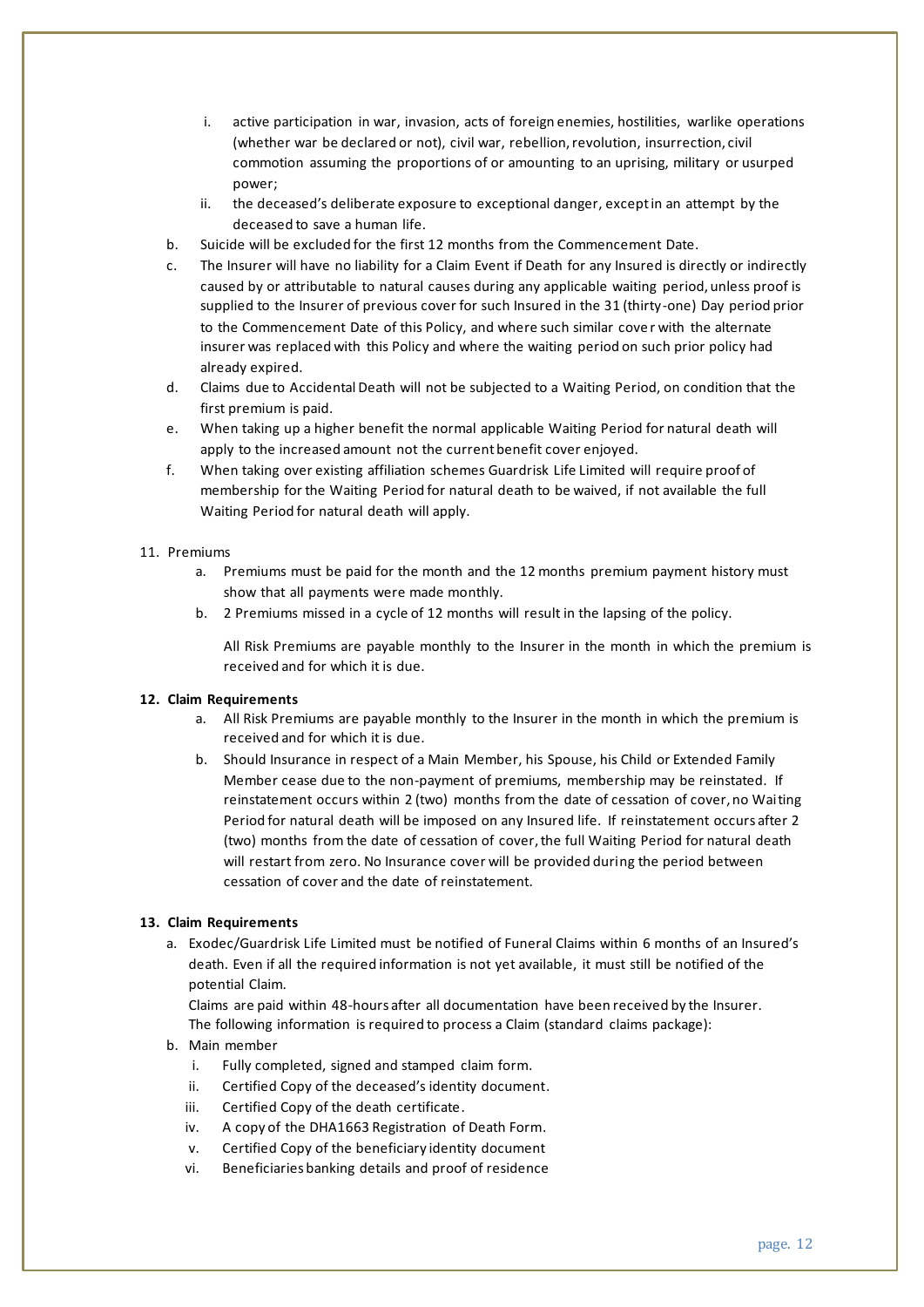- vii. If the cause of death is unnatural a completed police report is required.
- viii. Proof of claim payment received by beneficiary if claim paid out prior to submission of this documentation.
- c. Spouse's and Children's funeral benefit.
	- i. Fully completed, signed and stamped claim form.
	- ii. Certified Copy of Main Member's Identity Document.
	- iii. Certified Copy of the deceased's identity document or birth certificate .
	- iv. Certified Copy of the Death Certificate.
	- v. If no identity document or birth certificate a copy of the clinic card or a hospital file is required.
	- vi. A copy of the DHA1663 Registration of Death Form.
	- vii. Certified Copy of the marriage certificate, or a copy of the Lobola letter or affidavits confirming person was life partner (partner and from both persons' parents/siblings), state duration.
- d. Certified Copy of the beneficiary identity document.
- e. Copy of the premium schedule.
- f. Beneficiaries banking details and proof of residence.
- g. If the cause of death is unnatural a completed police report is required.
- h. If Child is between 22 & 25 years old we require a certified copy of a letter from the educational facility confirming the Child is registered and the course / grade that they are registered for.

#### **Non-underwritten Benefits – Deceased Support Benefit Section**

- 14. Repatriation of mortal remains benefit (a non-underwritten benefit)
	- a. Repatriation of Mortal remains within South Africa, Namibia, Lesotho, Swaziland, Botswana, Mozambique and Zimbabwe. When a member's death occurs more than 100km from their normal place of residence/place of burial, the deceased will be transported to the place of burial irrespective of where the death occurred, or where the burial will take place, provided that the repatriation is within the defined territory.
	- b. The repatriation limit is a maximum of R10,000 per event with an annual limit of R20,000 per year per plan.
	- c. The Removal from place of death (anywhere in South Africa) minimum of 20km to a maximum of R900 per claim.
	- d. Storage to a maximum amount of R1,000 will be covered at daily rate of maximum of R150.00 per day.
	- e. Allowance for one family member to travel with the deceased free of charge.
	- f. Only approved contracted service providers are used. If members use their own suppliers, will they be liable for all costs and accounts.
- 15. Other benefits include:
	- a. 24-hour call centre.
	- b. Assistance with all documentation necessary.
	- c. Embalming.
	- d. Assistance with clearance.
	- e. Referral to a pathologist if an autopsy is required.
	- f. Referral to a reputable undertaker.
	- g. Advice on how to apply for death certificate and border crossing documentation.
	- h. Referral to counselling services for support and advice.
- 16. Exodec Assist 24-hour call centre no: 0861 55 5515.

Quote following: Exodec Funeral Plan, Scheme Name, Policy reference number.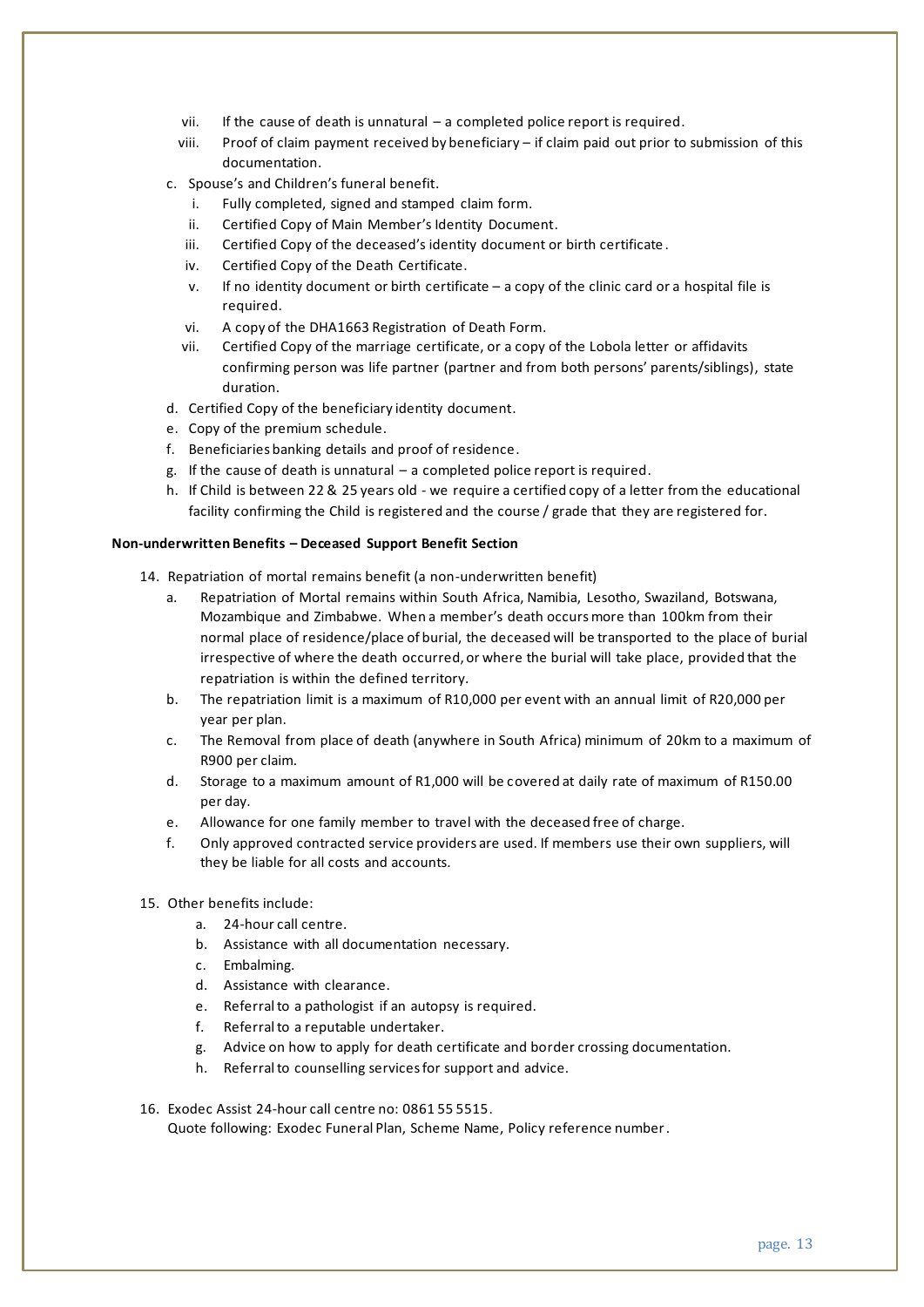## **17. Disclosure Notice: Long-term Insurance Policyholder Protection Rules 2017 (PPRs) Financial Advisory and Intermediary Services (FAIS) General Code of Conduct 2003**

#### Your Intermediary

- i. Business Name: Your Broker House (Pty) Ltd<br>ii. Registration number: 2015/119517/07
- Registration number: 2015/119517/07
- iii. Physical address: 63 Rubida street, Die Wilgers, Pretoria, 0184
- iv. Postal address: 63 Rubida street, Die Wilgers, Pretoria, 0194
- v. Telephone:
- vi. Website: www.ybhinsure.co.za
- vii. FAIS registration: (FSP No): 436444
- viii. In terms of the FSP license, Your Broker House (Pty) Ltd, is authorised to give Intermediary Services and Advice for products under:
	- 1. CATEGORY I
	- 2. Long-term Insurance: Category A
	- 3. Long-term Insurance: Category B1
	- 4. Long-term Insurance: Category B2
	- 5. Long-term Insurance: Category B1-A
	- 6. Long-term Insurance: Category B2-A

Without in any way limiting and subject to the other provisions of the Services Agreement/Mandate, Your Broker House (Pty) Ltd FSP46444 accepts responsibility for the lawful actions of their representatives (as defined in the Financial Advisory and Intermediary Service Act) in rendering financial services within the course and scope of their employment. Some representatives may be rendering services under supervision and will inform You accordingly.

| Legal and contractual relationship with the Insurer: | Contract in Place                                                  |
|------------------------------------------------------|--------------------------------------------------------------------|
| Professional Indemnity and/or Fidelity Cover:        | Your Broker House (Pty) Ltd has a Professional Indemnity in place. |
| Claims Procedure including prescription period:      | Deon Zeelie Tel: 012 806 6533 Email: deon@ybhinsure.co.za          |
| Complaints Procedures:                               | Contact Person: Deon Zeelie Tel: 012 807 1826 deon@ybhinsure.co.za |
| Compliance Officer:                                  | Warren Neal - Askari Compliance Solutions                          |
|                                                      | warrenn@askaricompliance.com                                       |

Conflict of Interest: Exodec has a conflict-of-interest management policy in place and are available from on@ybhinsure.co.za.

| Your Funeral Administrator                    |                                   | In terms of the FSP license, Exodec 229 (Pty) Ltd, is   |  |
|-----------------------------------------------|-----------------------------------|---------------------------------------------------------|--|
| Exodec 229 (Pty) Ltd<br><b>Business Name:</b> |                                   | authorised to give Intermediary Services and Advice for |  |
| Registration number:                          | 2016/486897/07                    | products under:                                         |  |
| Physical address:                             | 1st Fir Royal Palms Building, Cnr | CATEGORY I, II, IV,]:                                   |  |
| Loch Street                                   |                                   | [Long-term Insurance: Category A]<br>٠                  |  |
|                                               | & Pierneef Blvd, Meyerton, 1961   | [Friendly Society Benefits]<br>٠                        |  |
| Postal address:                               | PO Box 934, Meyerton, 1960        | [Long-term Insurance: Category B1]<br>٠                 |  |
| Telephone:                                    | 016 362 0334                      | [Long-term Insurance: Category B2]<br>٠                 |  |
| Website:                                      | www.exodecgroup.co.za             | [Long-term Insurance: Category B1-A]<br>٠               |  |
| FAIS registration (FSP No): 43212             |                                   | [Long-term Insurance: Category B2-A]<br>٠               |  |
|                                               |                                   | [Long-term Insurance: Category IV]<br>٠                 |  |

Without in any way limiting and subject to the other provisions of the Services Agreement/Mandate, Exodec 229 (Pty) Ltd FSP43212 accepts responsibility for the lawful actions of their representatives (as defined in the Financial Advisory and Intermediary Service Act) in rendering financial services within the course and scope of their employment. Some representatives may be rendering services under supervision and will inform You accordingly.

| Legal and contractual relationship with the Insurer: | Contract in Place                                                                                                             |
|------------------------------------------------------|-------------------------------------------------------------------------------------------------------------------------------|
| Professional Indemnity and/or Fidelity Cover:        | Exodec 229 (Pty) Ltd has a Professional Indemnity.                                                                            |
|                                                      | Cover and a Fidelity Guarantee Cover in place.                                                                                |
| Claims Procedure including prescription period:      | Sanah Kwapeng Tel: 016 362 0334 or Cell: 071 600 1927                                                                         |
|                                                      | Email: claims@exodecgroup.co.za                                                                                               |
| <b>Complaints Procedures:</b>                        | Contact Person: Marieta Pretorius Tel: 016 362 0334 or                                                                        |
|                                                      | Cell: 076 768 2691 or Email: info@exodecgroup.co.za                                                                           |
| Compliance Officer:                                  | Leona Prinsloo Tel: 012 664 6257 Email: Iprinsloo@mweb.co.za                                                                  |
|                                                      | Conflict of Interest: Exoder has a conflict-of-interest management policy in place and is available to clients on the website |

Conflict of Interest: Exodec has a conflict-of-interest management policy in place and is available to clients on the website. Professional Indemnity and/or Fidelity Cover: Guardrisk Life Limited has a Professional Indemnity Cover and Fidelity Guarantee Cover in place.

Compliance Details Complaints Details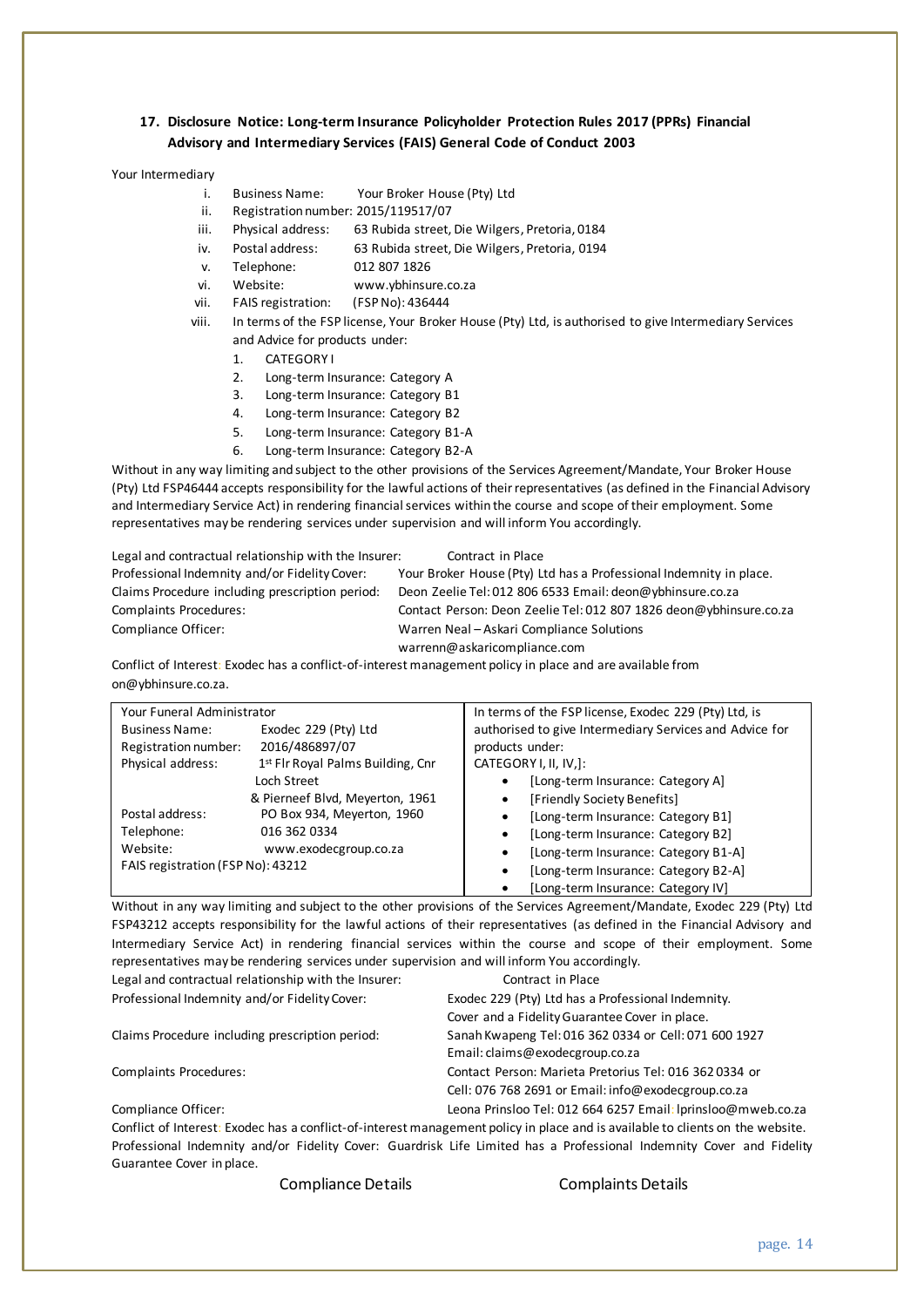| Telephone:                                                | +27-11-669-1104               | 0860 333 361                                                                                                                    |  |  |  |  |  |
|-----------------------------------------------------------|-------------------------------|---------------------------------------------------------------------------------------------------------------------------------|--|--|--|--|--|
| Fax Number:                                               | +27-11-675-3826               |                                                                                                                                 |  |  |  |  |  |
| Email:                                                    | compliance@guardrisk.co.za    | complaints@guardrisk.co.za                                                                                                      |  |  |  |  |  |
| Website:                                                  | www.guardrisk.co.za           |                                                                                                                                 |  |  |  |  |  |
|                                                           |                               | Conflict of Interest : Guardrisk Life Limited has a conflict of interest management policy in place and is available to clients |  |  |  |  |  |
|                                                           | on the website.               |                                                                                                                                 |  |  |  |  |  |
|                                                           |                               | Policy Wording - A copy of the policy wording can be obtained from Exodec 229 (Pty) Ltd                                         |  |  |  |  |  |
| Commission fee:<br>Fees                                   | 0%                            | Binder fees: 9%                                                                                                                 |  |  |  |  |  |
| Policy details Type of Policy: Funeral Class of Business  |                               | Risk covered:<br>R50000 Policy Benefits:<br>Death                                                                               |  |  |  |  |  |
|                                                           |                               |                                                                                                                                 |  |  |  |  |  |
|                                                           |                               | The Administrator directly or indirectly holds more than 10% of the relevant product supplier's shares or has any               |  |  |  |  |  |
| equivalent substantial financial interest in the Insurer. |                               |                                                                                                                                 |  |  |  |  |  |
| Premiums                                                  | Your premium obligations      |                                                                                                                                 |  |  |  |  |  |
|                                                           |                               |                                                                                                                                 |  |  |  |  |  |
| Monthly Premium: As per the policy agreement              |                               | Due date and frequency: Monthly                                                                                                 |  |  |  |  |  |
| Manner of payment of premium: Direct deposit              |                               |                                                                                                                                 |  |  |  |  |  |
|                                                           |                               | Consequence of non-payment: Cover will cease and no further benefits will be in force.                                          |  |  |  |  |  |
|                                                           |                               | Details of any premium increases, including the frequency and basis thereof: Annually upon the Review Date.                     |  |  |  |  |  |
|                                                           |                               | Cooling Off Rights - If any of the information reflected above and below was given to You orally, this disclosure notice serves |  |  |  |  |  |
|                                                           |                               | to provide You with the information in writing. Should You not be satisfied with the Policy, You are entitled to a period up    |  |  |  |  |  |
|                                                           |                               | to 31 days from the date of receipt of the Policy within which You may cancel Your Policy in writing at no cost provided no     |  |  |  |  |  |
|                                                           |                               | Claim has arisen or any benefit paid. Cover will cease upon cancellation of the Policy. All premiums paid by the Policyholder   |  |  |  |  |  |
|                                                           |                               | to the Insurer up to the date of receipt of the cancellation notice will be refunded to the Policyholder.                       |  |  |  |  |  |
| The Insurer                                               |                               | In terms of the FSP license, Guardrisk Life Limited is authorised                                                               |  |  |  |  |  |
| <b>Business Name:</b>                                     | <b>Guardrisk Life Limited</b> | to give advice and render financial services for products under:                                                                |  |  |  |  |  |
| Registration number:                                      | 1999/013922/06                | <b>CATEGORYI:</b>                                                                                                               |  |  |  |  |  |
| Physical address:                                         | The Marc, Tower 2, 129        | Long-term Insurance: Category A<br>$\bullet$                                                                                    |  |  |  |  |  |
| Rivonia Road, Sandton, 2196                               |                               | Long-term Insurance: Category B1<br>$\bullet$                                                                                   |  |  |  |  |  |
| Postal address:                                           | PO Box 786015,                | Long-term Insurance: Category B1-A<br>$\bullet$                                                                                 |  |  |  |  |  |
| Sandton, 2146                                             |                               | Long-term Insurance: Category B2<br>$\bullet$                                                                                   |  |  |  |  |  |
| Telephone:                                                | +27-11-669-1000               | Long-term Insurance: Category B2-A<br>٠                                                                                         |  |  |  |  |  |
| Email:                                                    | info@guardrisk.co.za          | Long-term Insurance: Category C<br>$\bullet$                                                                                    |  |  |  |  |  |
| Web:                                                      | www.guardrisk.co.za           |                                                                                                                                 |  |  |  |  |  |
| FAIS registration (FSP No):                               | <b>FSP76</b>                  |                                                                                                                                 |  |  |  |  |  |

Processing of Personal Information

Your privacy is of utmost importance to Us. We will take the necessary measures to ensure that any and all information, including Personal Information (as defined in the Protection of Personal Information Act 4 of 2013) provided by You or which is collected from You is processed in accordance with the provisions of the Protection of Personal Information Act 4 of 2013 and further, is stored in a safe and secure manner.

You hereby agree to give honest, accurate and up-to-date Personal Information and to maintain and update such information when necessary.

You accept that Your Personal Information collected by Us may be used for the following reasons:

- to establish and verify Your identity in terms of the Applicable Laws;
- to enable Us to fulfil Our obligations in terms of this Policy;
- to enable Us to take the necessary measures to prevent any suspicious or fraudulent activity in terms of the Applicable Laws; and
- reporting to the relevant Regulatory Authority/Body, in terms of the Applicable Laws.

We may share Your information for further processing, with the following third parties, which third parties have an obligation to keep Your Personal Information secure and confidential:

- Payment processing service providers, merchants, banks and other persons that assist with the processing of Your payment instructions;
- Law enforcement and fraud prevention agencies and other persons tasked with the prevention and prosecution of crime;
- Regulatory authorities, industry ombudsmen, governmental departments, local and international tax authorities, and other persons that We, in accordance with the Applicable Laws, are required to share Your Personal Information with;
- Credit Bureaus;
- Our service providers, agents and sub-contractors that We have contracted with, to offer and provide products and services to any Policyholder in respect of this Policy; and
- Persons to whom We cede Our rights or delegate Our authority to, in terms of this Policy.

You acknowledge that any Personal Information supplied to Us in terms of this Policy is provided according to the Applicable Laws.